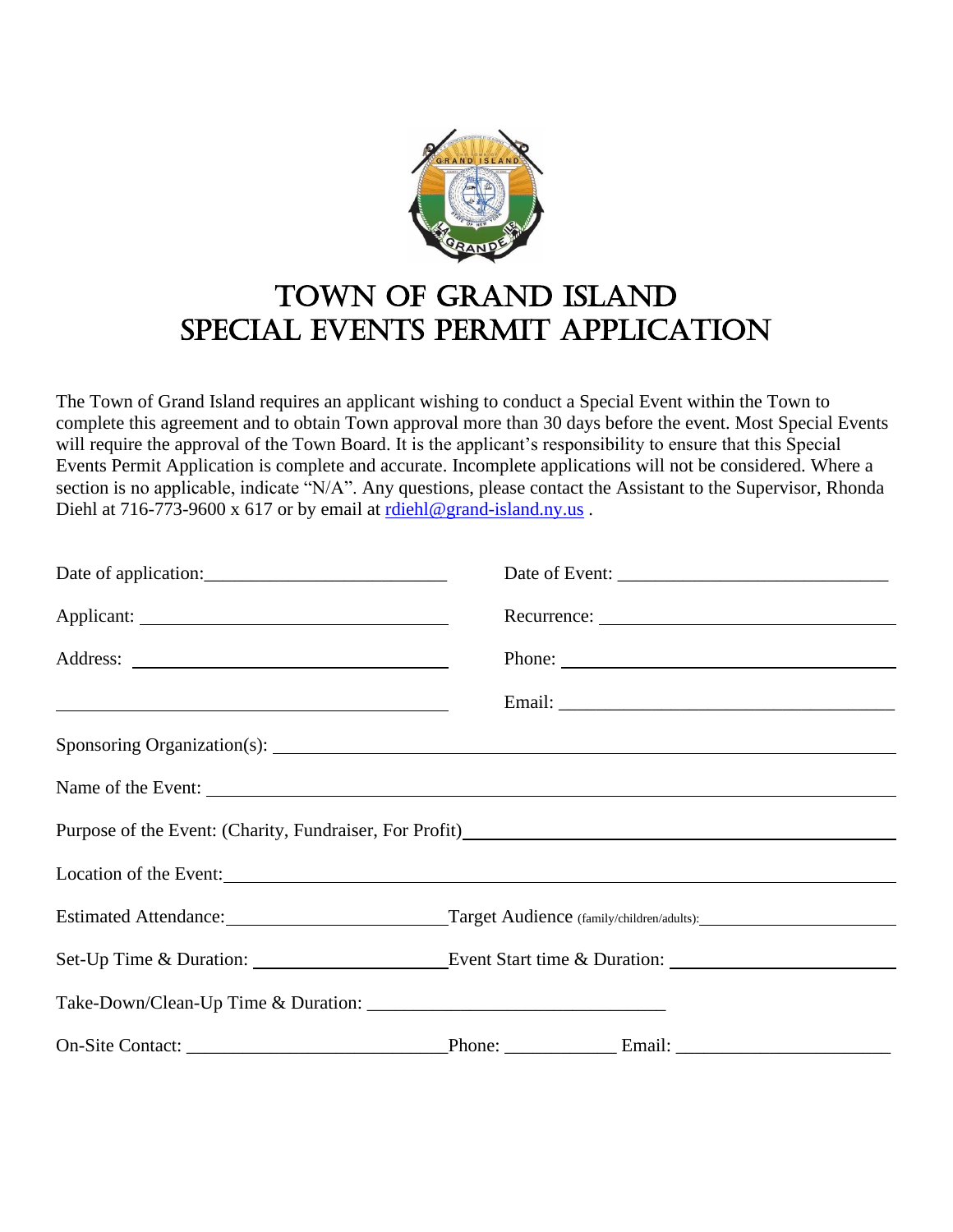#### **DOCUMENTS TO BE INCLUDED:** *(if applicable)*

- **1. Insurance:** A Certificate of Insurance must be included with this application naming the Town of Grand Island as an additional insured on a general liability policy covering the event with a limit of liability of at least one million. *Can be provided after Permit has been approved.*
- **2. Street Closures Requested**: Date & Time: *Permit Approval for Road Closure must be included with this application or be turned in as soon as it is available.*
- **3. Parking & Traffic Plan:** Explain in detail how the traffic will flow and where parking will be available.
- **4. Security:** Specify what agency will be covering security and outline the security levels planned. Provide a copy of the contract if you are using a private security company. *Police Department must be notified of the event.*
- **5. Emergency Medical Services:** Explain in detail what level of medical services you will provide, location of services and number of service providers. Name of Ambulance/Medical Service Company**:**
- **6. Refuse Removal Plan:** How many additional trash receptacles will be provided? All trash must be removed by the following morning after the event by 9 am at the latest. *See Fee Schedule for equipment rentals and hourly staff rate if Town needs to supply.*
- **7. Refreshments:** Number of food vendors Provide list of food vendors and all necessary Health Department Permits. *See Item # 11*
- **8. Portable Toilets:** Number of portable toilets to be at the event Name of rental company: Provide locations of portable toilets on event map.
- **9. Event Map:** Provide a detailed map/plan of how everything will be laid out including any tables/chairs/portable toilets/stages/gathering areas/event areas/parade routes, fireworks, etc that will be part of the event.
- **10. Alcohol:** Will alcohol be served? If yes, provide the NYS Liquor Permit.
- **11. Food:** Will food be served? \_\_\_\_\_\_\_ If so, provide a list of vendors and provide COI's from each one naming the Town of Grand Island as 'additional insured'. They will not be allowed to participate in the event if the COI is not provided. Vendors will be inspected prior to event, checklist is attached.
- **12. Amusement Rides:** List types of amusement rides and number. Name of Operator: Contact: Tel:
- **13. Electrical Service:** Provide scope of electrical service to be provided.

| Name of licensed Electrician: |  |  |
|-------------------------------|--|--|
| Address:                      |  |  |
| Tel:                          |  |  |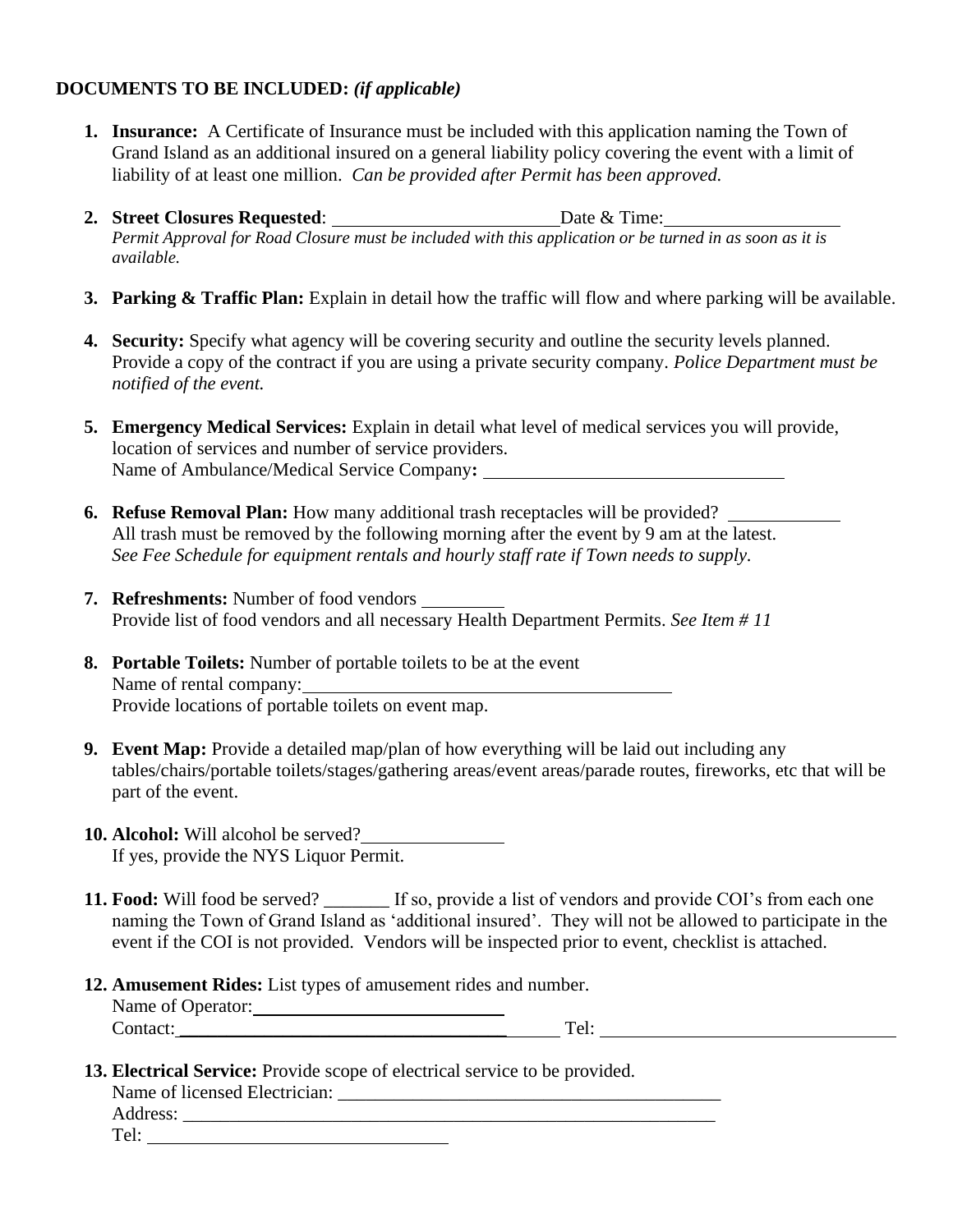| <b>14. Music:</b> Name of Band or Disc Jockey:          |                |
|---------------------------------------------------------|----------------|
| Contact person:                                         | Tel:           |
| Number of stages:                                       | Hours playing: |
| (Note: Town Code Noise Ordinance must be complied with) |                |

\_\_\_\_\_\_\_\_\_\_\_\_\_\_\_\_\_\_\_\_\_\_\_\_\_\_\_\_\_\_\_\_\_\_\_\_\_\_\_\_\_\_\_\_\_\_\_\_\_\_\_\_\_\_\_\_\_\_\_\_

**15. Fire Safety Plan:** Has Fire Company been notified of event: Yes \_\_\_\_\_\_\_\_\_\_\_ Please attach Plan.

**16. Signage:** Number of signs: \_\_\_\_\_\_\_\_\_

Locations:

Date signs will be put up: \_\_\_\_\_\_\_\_\_\_\_\_\_\_\_\_\_\_\_\_\_\_\_\_\_\_\_\_\_\_\_\_\_ Date signs will be taken down: *(Note: Town Code sign ordinance must be complied with)*

- **17. Storage:** If there are storage needs, provide an outline of the plan.
- **18. Rental Equipment:** There are separate rental agreements with either the Parks Department of Recreation Department if equipment is needed. Provide copies of these Agreements.
- **19. Destruction or Damage:** Any destruction or damage of Town Property must be reported and repaired at the expense of the Event Coordinator.
- **20. Incident Reporting:** Any incident will immediately have an incident report completed and given to the appointed Town on-site contact.
- **21. Inspection:** The Town shall have the right to make inspections at any reasonable time to ensure compliance with this agreement

### **STATEMENT OF RELEASE:**

The user on behalf of himself/ herself, his/ her group or organization, and its members, hereby agrees as follows:

1. User will comply with all the policies and procedures of the Town of Grand Island.

2. User and its members shall conduct its activities upon the premises so as not to endanger any person lawfully.

3. User shall, to the extent permitted by law, indemnify, defend, save and hold harmless the Town of Grand Island, and all its officers, agents, and employees from any and all claims for losses, injuries, damages, expenses (including reasonable attorney's fees) and liabilities to persons or property occasioned wholly or in part by the acts or omissions of the user, its agents, officers, employees, guests, patrons, or any person or persons admitted to the property while said property is being used or under the control of the user.

4. User shall purchase and maintain Comprehensive General Liability Insurance with limits not less than \$1,000,000 for each occurrence, combined single limit bodily injury and property damage, and said polices shall be endorsed to provide the following:

(a) Named as additional insured the Town of Grand Island and its members, and all officers, agents, and employees of each of them;